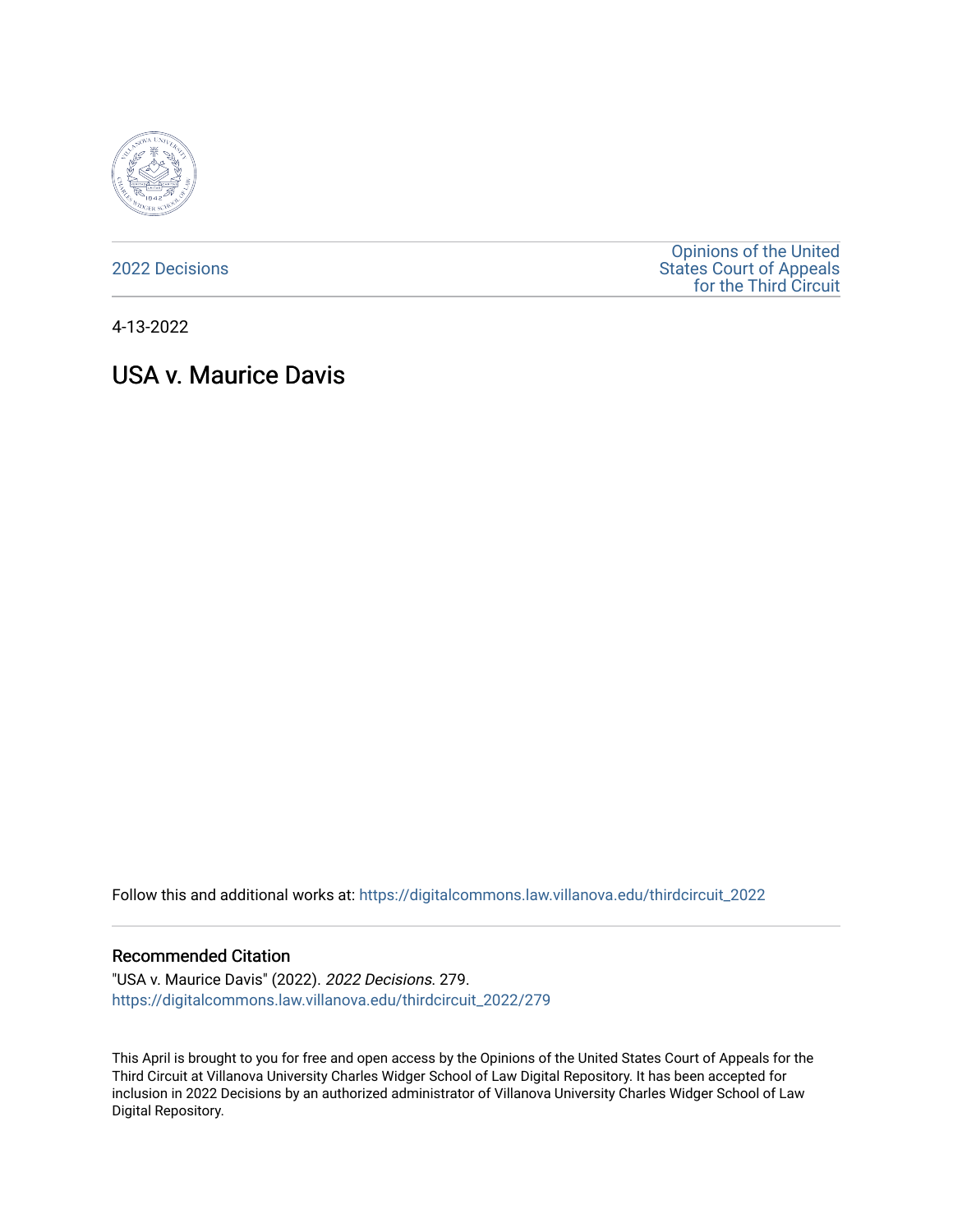## **NOT PRECEDENTIAL**

## UNITED STATES COURT OF APPEALS FOR THE THIRD CIRCUIT

\_\_\_\_\_\_\_\_\_\_\_\_\_

No. 21-1166 \_\_\_\_\_\_\_\_\_\_\_\_\_

#### UNITED STATES OF AMERICA

v.

MAURICE LEBRON DAVIS*,* a/k/a Maurice Pringle, Appellant

\_\_\_\_\_\_\_\_\_\_\_\_\_\_

On Appeal from the United States District Court for the Middle District of Pennsylvania No. 1-13-cr-00028-001 District Court Judge: Honorable John E. Jones, III

\_\_\_\_\_\_\_\_\_\_\_\_\_\_

Submitted Pursuant to Third Circuit L.A.R. 34.1(a) on January 27, 2022

Before: CHARAGES, *Chief Judge*, McKEE and MATEY, *Circuit Judges*

(Opinion filed: April 13, 2022)

OPINION[∗](#page-1-0) \_\_\_\_\_\_\_\_\_\_\_\_\_\_\_\_\_\_\_\_\_\_\_

\_\_\_\_\_\_\_\_\_\_\_\_\_\_\_\_\_\_\_\_\_\_\_

<span id="page-1-0"></span><sup>∗</sup> This disposition is not an opinion of the full court and pursuant to I.O.P. 5.7 does not constitute binding precedent.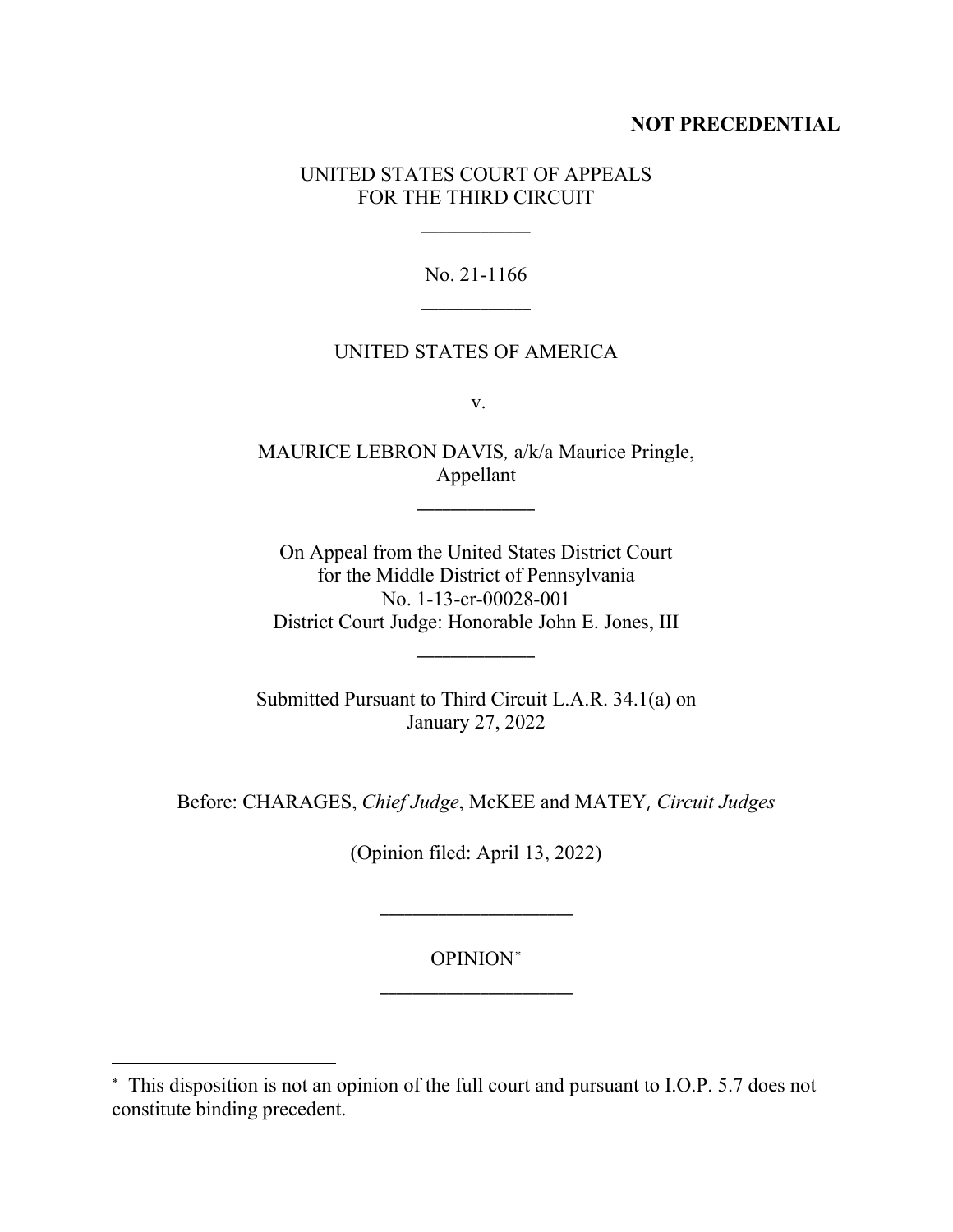McKEE, *Circuit Judge*.

Maurice Davis appeals the District Court's denial of his motion for compassionate release from the 235-month term of imprisonment imposed in October 2015, for charges arising from his conviction for eight counts of Hobbs Act Robbery. Davis filed a motion to modify his sentence pursuant to 18 U.S.C.  $\S 3582(c)(1)(A)$ , arguing that his case presents "extraordinary and compelling reasons" to support a request for compassionate release. For the reasons that follow, we will vacate the District Court's decision and remand for reconsideration.

I.

In denying Davis's motion, the District Court relied on the definition of "extraordinary and compelling reasons" in the controlling guideline policy statement.<sup>[1](#page-2-0)</sup> Under that definition, extraordinary and compelling reasons were limited to: (A) medical conditions, (B) complications in old age, (C) family circumstances, and (D) "other reasons" as determined by the Director of the Bureau of Prisons.<sup>[2](#page-2-1)</sup> In *United States v. Andrews*, however, we held that this policy statement is not binding authority when "considering prisoner-initiated motions" as opposed to motions initiated by the Bureau of Prisons.<sup>[3](#page-2-2)</sup> Although not binding, we explained that the policy statement may nevertheless be used to "shed[] light on the meaning of extraordinary and compelling reasons" and as a guide for deciding whether certain circumstances meet the threshold for compassionate

<span id="page-2-0"></span><sup>1</sup> D.Ct. Dkt. No. 141.

<span id="page-2-1"></span><sup>2</sup> U.S.S.G. § 1B1.13 cmt n.1.

<span id="page-2-2"></span><sup>3</sup> *United States v. Andrews*, 12 F.4th 255, 259 (3d Cir. 2021).